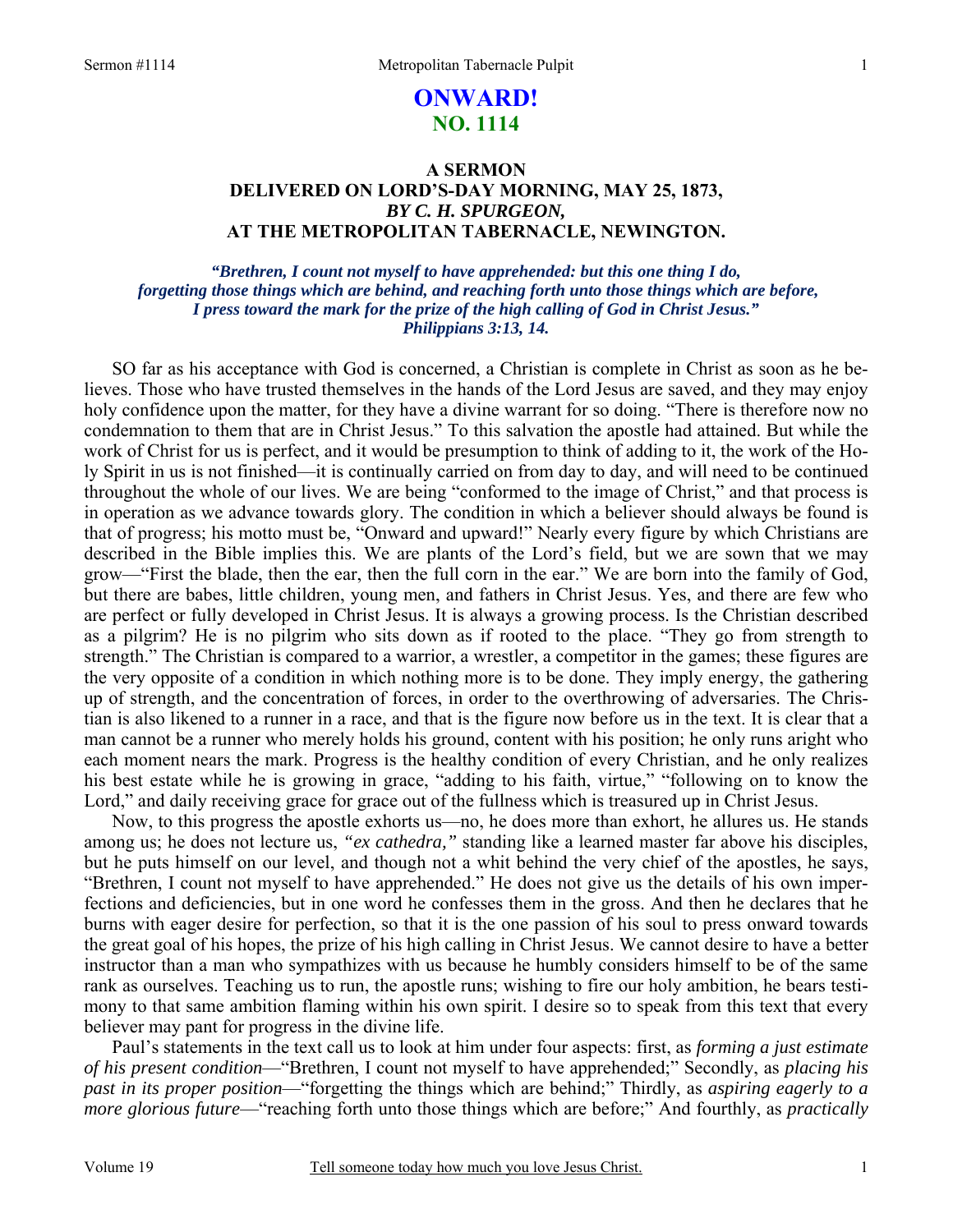*putting forth every exertion to obtain that which he desired*—"I press toward the mark for the prize of the high calling of God in Christ Jesus."

**I.** First, admire our apostle as PUTTING A JUST ESTIMATE UPON HIS PRESENT CONDITION.

He was not one of those who consider the state of the believer's heart to be a trifling matter. He was not indifferent as to his spiritual condition. He says, "I count"—as if he had taken stock, had made a careful estimate, and had come to a conclusion. He is not a wise man who says, "I am a believer in Christ, and therefore it little matters what are my inward feelings and experiences." He who so speaks should remember that keeping the heart with all diligence is a precept of inspiration, and that a careless walk usually comes to a very sorrowful ending. The apostle took account, but when he had done so he was dissatisfied—"I count not myself to have apprehended." Nor was that dissatisfaction to be regretted; it was a sign of true grace, a conclusion which is always arrived at when saints judge themselves rightly. Most weighty is that word of Chrysostom, "He who thinks he has obtained everything, has nothing." Had Paul been satisfied with his attainments, he would never have sought for more. Most men cry, "Hold," when they think they have done enough. The man who can honestly write, "I press forward," you may be quite sure is one who feels that he has not yet apprehended all that might be gained. Selfsatisfaction rings the death-knell of progress. There must be a deep-seated discontent with present attainments, or there will never be a striving after the things which are yet beyond.

Now, beloved, mark that the man who in our text tells us that he had not apprehended was a man vastly superior to any of us. Among them that were born of women there has never lived a greater than Paul the apostle; in sufferings for Christ, a martyr of the first class; in ministry for Christ, an apostle of foremost degree. Where shall I find such a man for revelations? He had been caught up into the third heaven, and heard words which it was not lawful for him to utter. Where shall I find his match for character? A character splendidly balanced, as nearly approximating to that of his divine Master as we well expect to see in mortal men. Yet, after having duly considered the matter, this notable saint said, "I count not myself to have apprehended." Shame, then, on any of us poor dwarfs, if we are so vain as to count that we have apprehended! Shame upon the indecent self-conceit of any man who congratulates himself upon his own spiritual condition, when Paul said, "Not as though I had already attained, either were already perfect." The injury which self-content will do a man would be hard to measure—it is the readiest way to stunt him, and the surest method to keep him weak. I would be sorry, indeed, if I should be addressing one who imagines that he has apprehended, for his progress in grace is barred from this time forth. The moment a man says, "I have it," he will no longer try to obtain it; the moment he cries, "It is enough," he will not labor after more.

Yet, brethren, far too often, of late, have I come across the path of those who speak as if they have apprehended—brethren whose own lips praise themselves, who sing upon their own fullness of grace with an unction rather too exaggerated for my taste. I am not about to condemn them; I cannot say I am not about to censure them, for I intend to do so, from a deep sense of the necessity that they should be censured. These friends assure us that they have reached great heights of grace, and are now in splendid spiritual condition. I would be very glad to know that it is so, if it were true, but I am grieved to hear them act as witnesses for themselves, for then I know that their witness is not true. If it were so, they would be the last to publish it abroad. There are brethren abroad whose eminent graciousness is not very clear to others, but it is very evident to them; and equally as vivid is their apprehension of the great inferiority of most of their brethren. They talk to us, not as men of like passions with ourselves and brethren of the same stock, but as demigods, thundering out of the clouds—giants discoursing to the little men around them. If it is true that they are so superior, I rejoice! Yes, and will rejoice; but my suspicion is that their glorying is not good, and that the spirit which they manifest will prove a snare to them. I meet, I say, sometimes with brethren who feel content with their spiritual condition. They do not ascribe their satisfactory character to themselves, but to the grace of God; but for all that, they feel that they are what they ought to be, and what others ought to be but are not. They see in themselves a great deal that is good, very much that is commendable, and a large amount of excellence which they can hold up for the admiration of others. They have reached the "higher life," and are wonderfully fond of telling us so, and explaining the phenomena of their self-satisfied condition. Though Paul was compelled to say, "In me,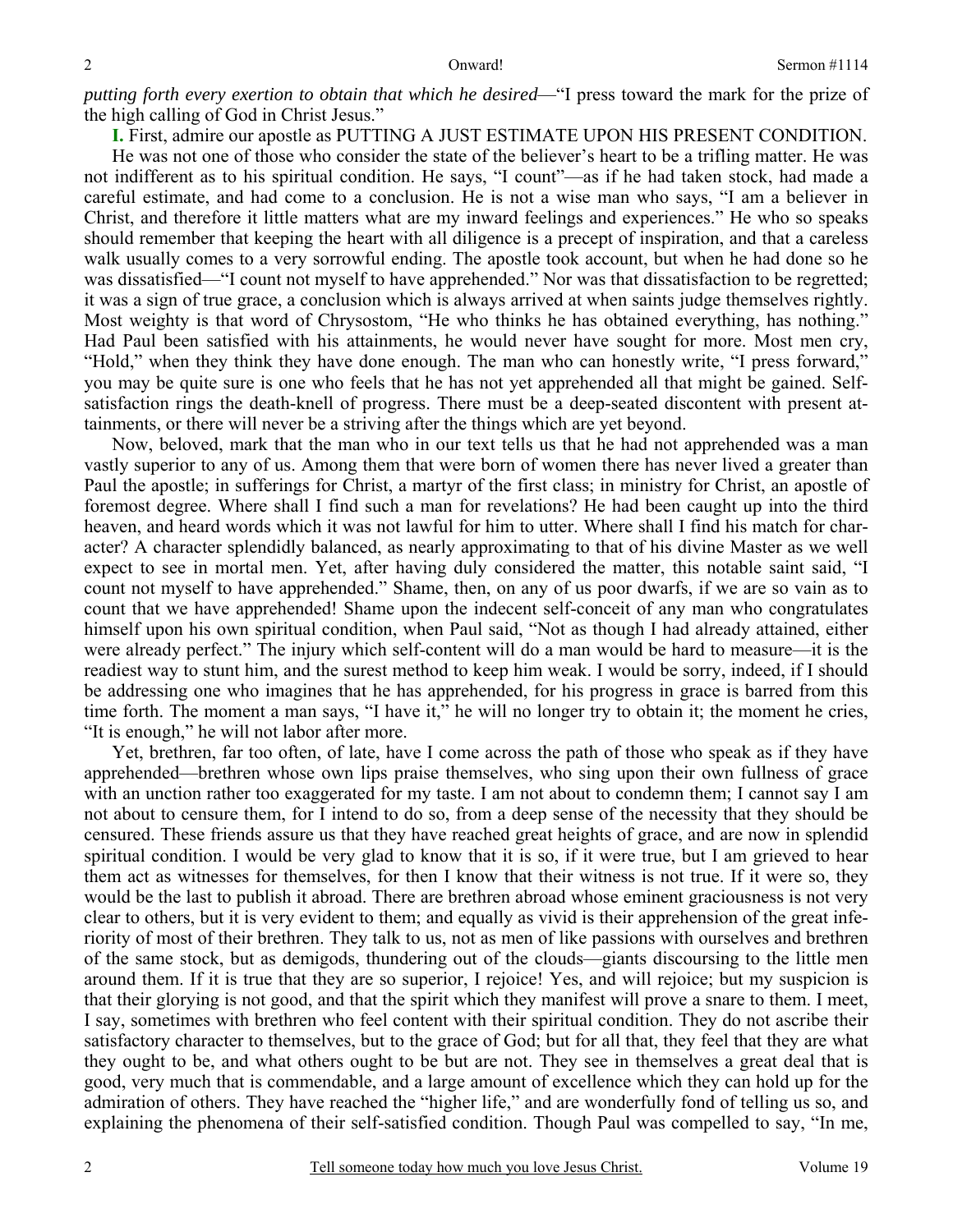that is, in my flesh, there dwells no good thing," their flesh appears to be of a better quality. Whereas he had spiritual conflicts, and found that without were fights, and within fears, these very superior persons have already trod Satan under their feet, and reached a state in which they have little else to do but to divide the spoil. Now, brethren, whenever we meet with persons who can congratulate themselves upon their personal character; or whenever we get into the state of self-content ourselves, there is an ill savor about the whole concern. I do not know what impression it makes upon you, but whenever I hear a brother talk about himself, and how full he is of the Spirit of God and all that, I am distressed for him. I think I hear the voice of that stately professor who said, "God, I thank you that I am not as other men are." I feel that I would prefer to listen to that other man, who said, "God be merciful to me a sinner," and went down to his house justified, rather than the other. When I hear a man crow about himself, I think of Peter's declaration—"Though all men should deny You, yet will not I," and I hear another cock crow. Self-complacency is the mother of spiritual declension. David said, "My mountain stands firm: I shall never be moved." But before long the face of God was hidden, and he was troubled. In the presence of a professor who is pleased with his own attainments, one remembers that warning text—"Let him that thinks he stands, take heed lest he fall." Great I! Great I! Wherever you are, you must come down. Great I is always opposed to great Christ. John the Baptist knew the truth when he said, "He must increase, but I must decrease." There is no room in this world for God's glory and man's glory. He who is less than nothing magnifies God, but he "who is rich, and increased in goods, and has need of nothing," dishonors God, and he "is naked and poor and miserable."

Furthermore, we have observed that the best of men do not talk of their attainments; their tone is self-depreciation, not self-content. We have known some eminently holy men, who are now in heaven, and in looking back upon their lives, we note that they were never conscious of being what we all thought them to be. Everybody could see their beauty of character except themselves. *They* lamented their imperfections while *we* admired the grace of God in them. I remember a minister of Christ, now with God—I will not mention his name—if I did, it would be as familiar to your ears as household words. It was proposed by some of us, when he left the ministry in his old age, that we should hold a meeting to bid him farewell, and testify our esteem for him. It was my duty to propose the fraternal act, but I hesitated as I saw the blush mantle his cheek, and I paused when he rose and besought us never to think of such a thing, for he felt himself to be one of the most unworthy of all the servants of the Lord. Every man of the associated ministers, that day assembled, felt that our venerable friend was by far the superior of us all, and yet his own estimate of himself was lowest of the lowly. He had sacrificed much, but I never heard him speak of his sacrifices. He lived in habitual fellowship with God, but I never heard him declare it, much less glory in it. Shallow streams brawl and babble, but deep waters flow on in silence. Of all the departed saints whom it has been my lot to esteem highly in love for their works' sake, I do not remember one who dared to praise himself, though I can remember several poor little spiritual babes who did so to their own injury. If ever true saints speak of what God has done by them, they do it in such a modest way that you might think they were talking of someone 500 miles away, rather than of themselves. They have scrupulously laid all their crowns at the Savior's feet, not in word only, but in spirit. When I remember these sacred names of the great departed, I feel it hard to have patience with the unspiritual, unholy boastings of personal holiness, and high spirituality which are getting common in these days. Drums make much noise, but we know by observation that it is not their fullness which makes the sound.

Again, we have noticed that we, ourselves, in our own holiest moments, do not feel self-complacent. Whenever we get near to God, and really enter into fellowship with Him, the sensations we feel are the very reverse of self-congratulation. Job, in this, was the type of every believing man. Till he saw God, he spoke up for his innocence, and defended himself against the charges of his friends, but when the Lord revealed Himself to him, he said, "My eyes see *You* therefore I abhor myself, and repent in dust and ashes." We never see the beauty of Christ without at the same time, perceiving our own deformity. When we neglect prayer and self-examination, we grow into mighty vain fellows, but when we live near to God in private devotion and heart-searching, we put off our ornaments from us. In the light of God's countenance we perceive our many flaws and imperfections, and instead of saying, "I am clean," we cry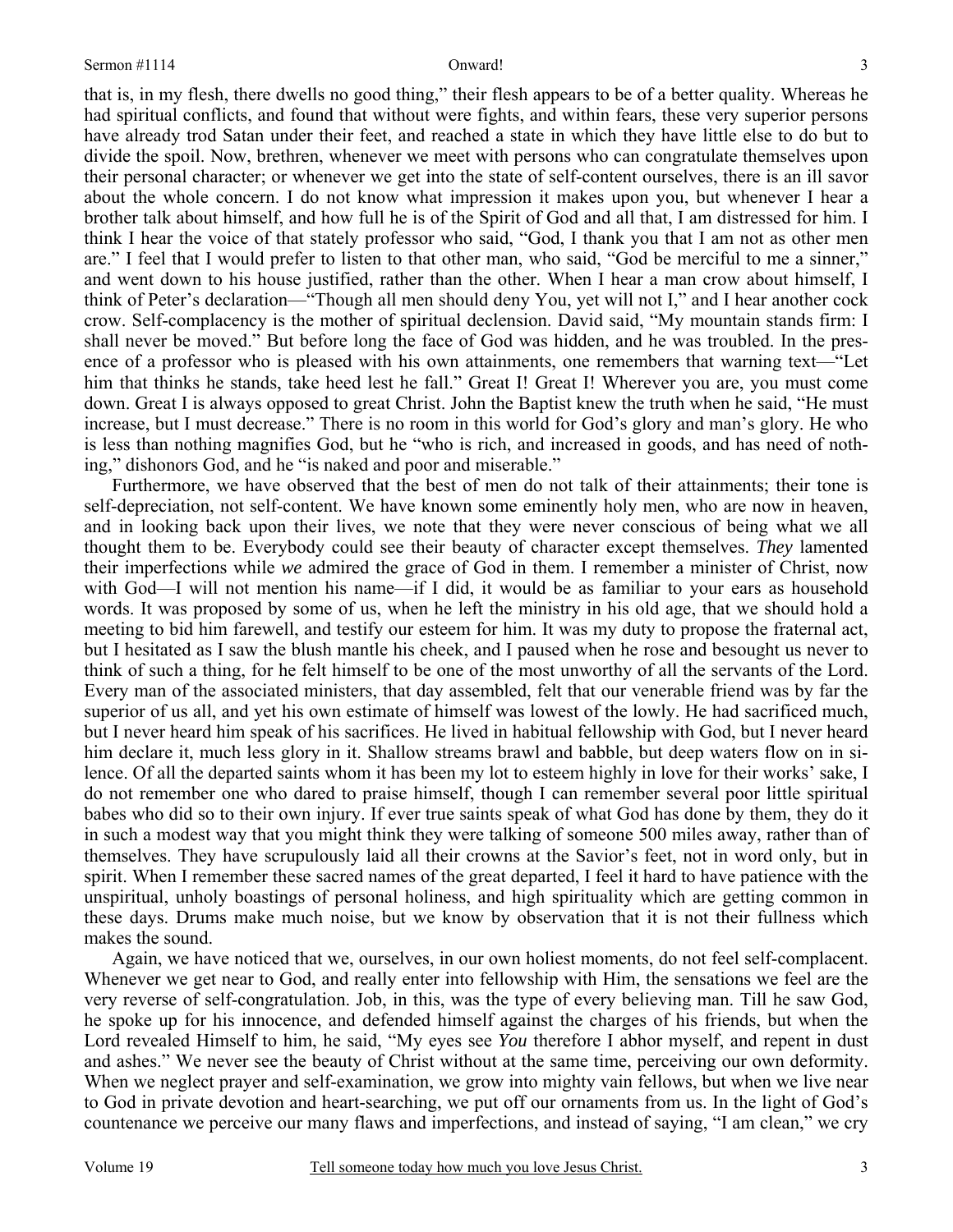out, "Woe is me, for I am a man of unclean lips." Now if this is our own experience, we infer from it that those who think well of themselves must know little of that revealing light which humbles all who dwell in it.

My observation of personal character has been somewhat wide, and I cannot help bearing my testimony that I am greatly afraid of men who make loud professions of superior sanctity. I have had the misfortune to have known, on one or two occasions, superfine brethren who were, in their own ideas, far above the rest of us, and almost free from human frailties. I confess to have felt very much humbled by their eminent goodness until I found them out. They talked of complete sanctification, of a faith which never staggered, of an old nature entirely dead until I wondered at them. But I wondered more when I found that all the while they were rotten at the core, were negligent of common duties while boasting of the loftiest spirituality, and were even immoral while they condemned others for comparative trifles. I have now become very suspicious of all who cry up their own wares. I had rather have a humble, timid, fearful, watchful, self-depreciating Christian to be my companion than any of the religious exquisites who crave our admiration. I fear these great-winged eagles that fly so loftily will turn out to be unclean birds, for the excessive verdure of a super finely flourishing religiousness often covers a horrible bog of hypocrisy.

Let me add, once more, that whatever shape self-satisfaction may assume—and it bears a great many—it is at bottom nothing but a shirking of the hardship of Christian soldierhood. The Christian soldier has to fight with sins every day, and if he is a man of God, and God's Spirit is in him, he will find he needs all the strength he has, and a great deal more to maintain his ground, and make progress in the divine life. Now, self-contentment is a shirking of the battle, I do not care how it is come by. Some people shirk watchfulness, repentance, and holy care by believing that the only sanctification they need is already theirs by imputation. They use the work of the Lord Jesus *for* them as though it could thrust away the necessity of the Spirit's work *in* them. Personal holiness they will not hear of—it is legal. If they come across such a text as, "Without holiness no man shall see the Lord," or, "Be not deceived, God is not mocked, whatever man sows, that shall he also reap," they straightway force another meaning upon it, or else forget it altogether. Another class believes that they have perfection in the flesh, while a third attain to the same complacent condition, by the notion that they have overcome all their sins by believing that they have done so, as if believing your battles to be won was the same thing as winning them. This, which they call faith, I take the liberty to call a lazy, self-conceited presumption. And though they persuade themselves that their sins are dead, it is certain that their carnal security is vigorous enough, and highly probable that the rest of their sins are only keeping out of the way, letting their pride have room to develop itself to ruinous proportions.

You can reach self-complacency by a great many roads. I have known enthusiasts reach it by sheer intoxication of excitement, while Antinomians come at it by imagining that the law is abolished, and that what is sin in others is not sin in saints. There are theories which afford an evil peace to the mind by throwing all blame of sin upon fate, and others which lower the standard of God's demands so as to make them reachable by fallen humanity. Some dream that a mere dead faith in Jesus will save them, let them live as they like. And others think that they are already as good as needs be.

Many have fallen into the same condition by another error, for they have said, "Well, we cannot conquer all sin, and therefore we need not aim at it. Some of our sins are constitutional, and will never be gotten rid of." Under these evil impressions they sit down and say, "It is well, O soul, you are in an excellent condition. Sit still and take your ease, there is little more to be done, there is no need to attempt more." All this is evil to the last degree.

I have used few theological terms, because it does not matter how we get to be self-satisfied, whether by an orthodox or a heterodox mode of reasoning, it is a mischievous thing in any case. The fact is, my brethren, the Lord calls us to this high calling of contending with sin, within and without, until we die. It is of no use of our mincing the matter; we must fight if we would reign. Our sins will have to be contended till our dying day, and probably we shall have to fight upon our death-bed. Therefore every day we are bound to be upon our watchtower against sin around and within us. It is of no use our deluding ourselves with pretty theories, which act only as spiritual opium to cause unhealthy dreams. Sin is a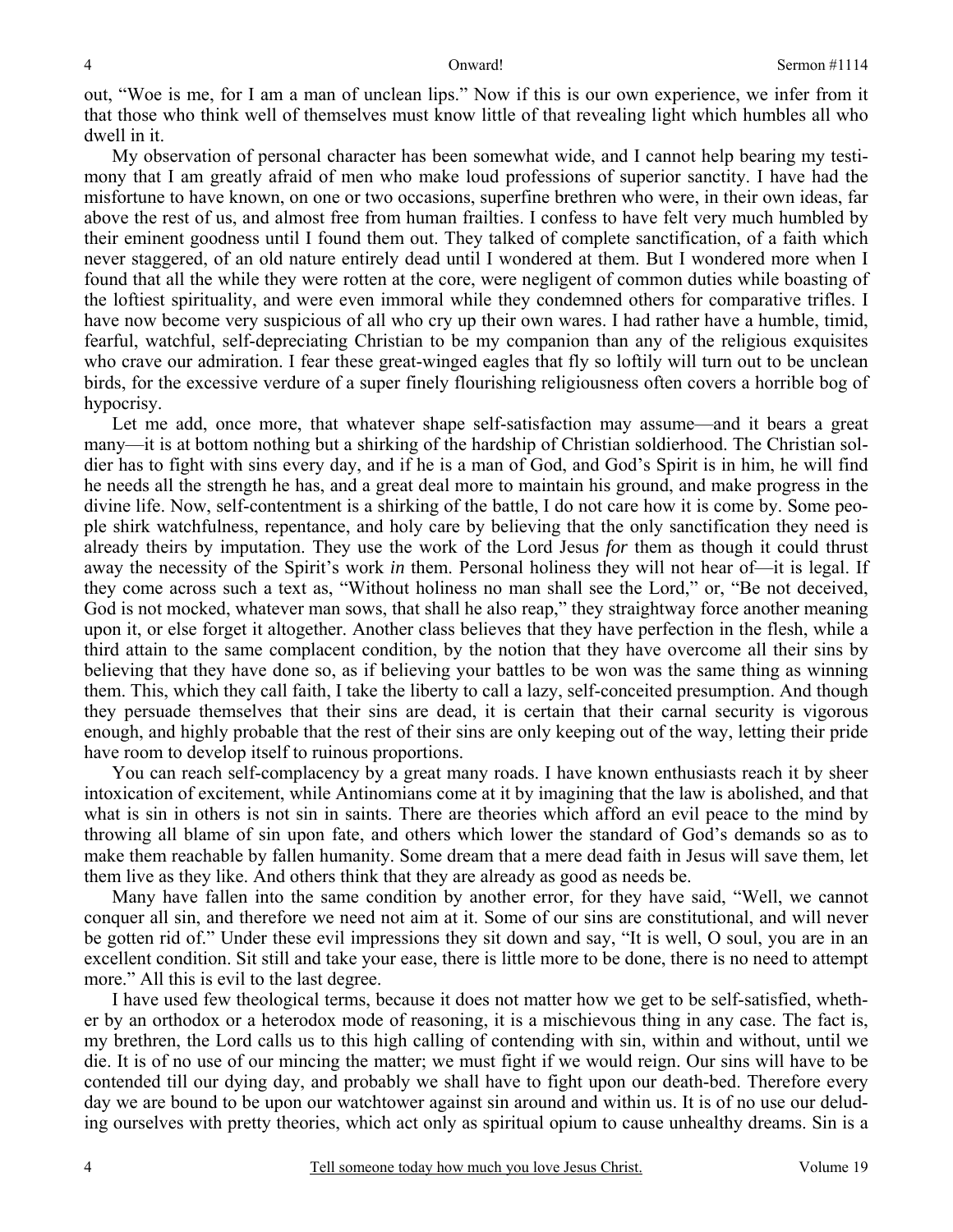real thing with each one of us and must be daily wrestled with—there is an evil heart of unbelief within us, and the devil without us, and we must watch, and pray, and cry mightily, and strive, and struggle, and admit that we have not yet apprehended. If we dream that we are already at the goal, we shall stop short of the prize. The full soul loathes the honeycomb; a man full of self cares for nothing more. Shake off these slothful bands, my brethren. Be strong. You are as weak as others, and as likely to sin; watch, therefore, and pray lest you enter into temptation.

What is it, at bottom that makes men content with themselves? It may be, first of all, a forgetfulness of the awful holiness of the law of God. If the law of the ten commandments is to be read only as its letter runs, I could imagine a man's judging himself, and saying, "I have apprehended." But when we know that the law is spiritual, how can we be self-complacent? My dear brethren, if you think you have reached its perfect height, I ask you to hear these words—"You shall love the Lord your God with all your heart, with all your soul, with all your mind and with all your strength, and your neighbor as yourself." Can you say, in the sight of a heart-searching God, "I have fulfilled all that"? If you can, I am staggered at you, and think you the victim of a strong delusion which leads you to believe a lie.

Brethren who can take delight in themselves must have lost sight of the heinousness of sin. The least sin is a desperate evil, an assault upon the Throne of God and an insult to the majesty of heaven. The simple act of plucking the forbidden fruit cost us Paradise. There is a bottomless pit of sin in every transgression, a hell in every iniquity. If we stay clear of sins of action and if our tongue is so bridled that we avoid every hasty and unadvised speech, yet do we not know that our thoughts and imaginations, our looks and longing of heart, have in them an infinity of evil? If, after having learned that sin can only be washed out by the death of the Son of God, and that even the flames of hell cannot make atonement for a single sin, a man can then say, "I am content with myself," it is to be feared that he has made a fatal mistake as to his own character.

Is there not a failure, in such cases, to understand the highest standard of Christian living? If we measure ourselves among ourselves, there are many believers here who might be pretty well satisfied. You are as generous as other Christians are, considering your income. You are as prayerful as most other professors, and as earnest in doing good as any of your neighbors. If you are worldly, yet you are not worldlier than most professors nowadays, and so you judge yourself not to be far below the standard. But what a standard! Let us seek a better. Brethren, it is a very healthy thing for us who are ministers to read a biography like that of M'Cheyne. Read that through, if you are a minister, and it will burst many of your windbags. You will find yourselves collapse most terribly. Take the life of Brainerd among the Indians or of Baxter in our own land. Think of the holiness of George Herbert, the devoutness of Fletcher, or the zeal of Whitefield. Where do you find yourself after reading their lives? Might you not peep about to find a hiding place for your insignificance?

When we mix with dwarfs we think ourselves giants, but in the presence of giants we become dwarfs. When we think of the saints departed, and remember their patience in suffering, their diligence in labor, their ardor, their self-denial, their humility, their tears, their prayers, their midnight cries, their intercession for the souls of others, their pouring out their hearts before God for the glory of Christ why, we shrink into less than nothing, and find no word of boasting on our tongue. If we survey the life of the only perfect One, our dear Lord and Master, the sight of His beauty covers our whole countenance with a blush. He is the lily, and we are the thorns. He is the sun, and we are as the night. He is all good, and we are all evil. In His presence we bow in the dust, we confess our sins, and count ourselves unworthy to unloose His shoe laces.

It is to be feared that there is springing up in some parts of the Christian church a deceitful form of self-righteousness, which leads even good people to think too highly of themselves. It is a fashionable form of fanaticism, very pleasing to the flesh, very fascinating, and very deadly. Many, I fear, are not really living so near to God as they think they are—neither are they as holy as they dream. It is very easy to frequent Bible readings, conferences, and excited public meetings, and to fill one's self with the gas of self-esteem. A little pious talk with a sort of Christian who always walks on high stilts will soon tempt you to use the stilts yourself. But indeed, dear brothers and sisters, you are a poor, unworthy worm, a nobody, and if you get one inch above the ground, you get just that inch too high. Remember,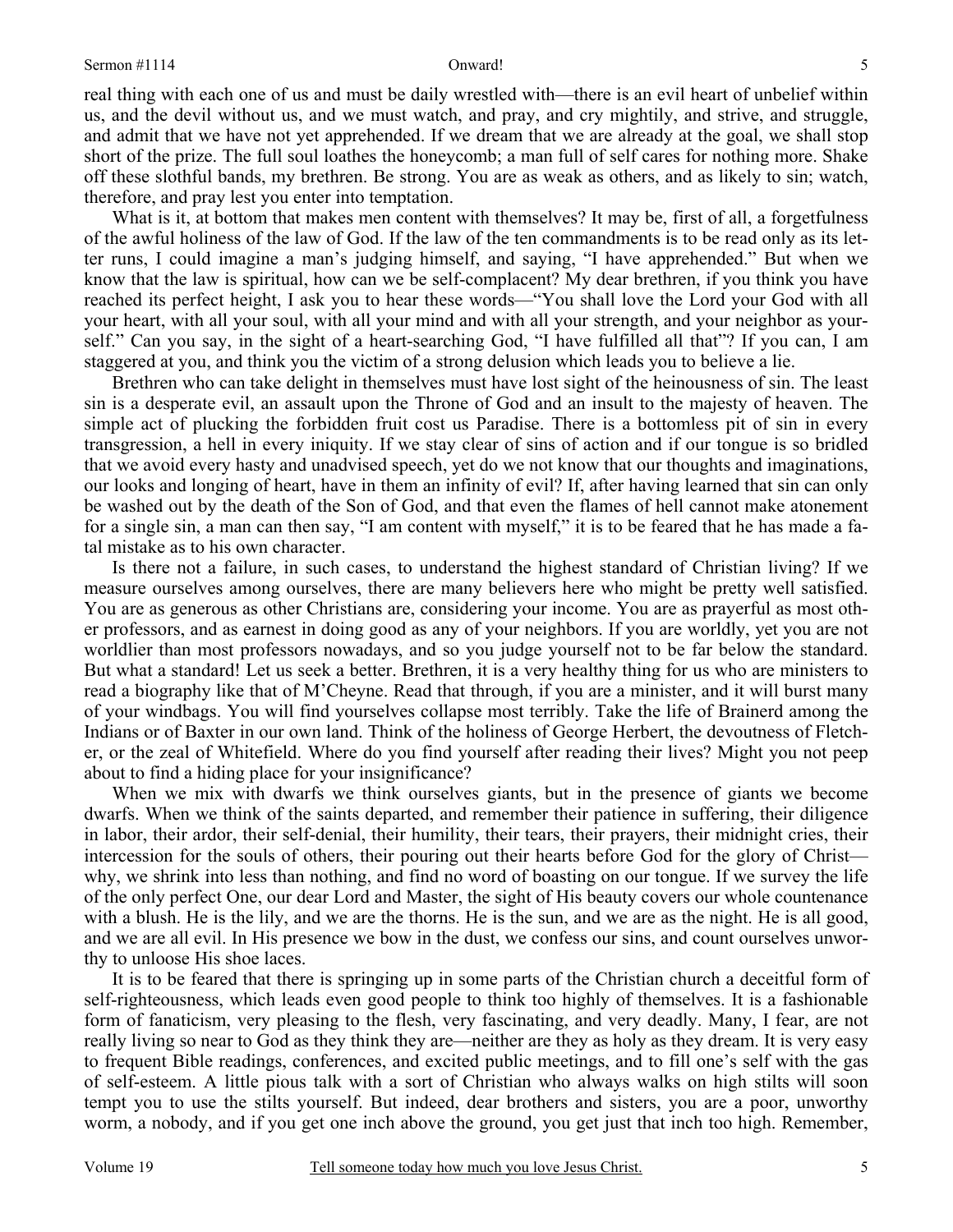you may think yourself to be very strong in a certain direction because you do not happen to be tried on that point. Many of us are exceedingly good-tempered when nobody provokes us. Some are wonderfully patient because they have a sound constitution, and have no racking pains to endure, and others are exceedingly generous because they have more money than they need. A ship's seaworthiness is never quite certain till she has been out at sea. The grand thing will be to be sound before the living God in the day of trial. I pray every believer here to get off his high horse, and to remember that he is, "Naked and poor and miserable" apart from Christ—and only in Jesus Christ is he anything, and if he thinks himself to be something when he is nothing, he deceives himself, but does not deceive God.

**II.** In the second place, look at Paul as PLACING THE PAST IN ITS TRUE LIGHT. He says, "Forgetting those things which are behind." What does he mean? Paul does not mean that he forgot the mercy of God which he had enjoyed; far from it. Paul does not mean that he forgot the sins which he had committed; far from it—he would always remember them to humble him. We must follow out the figure which he is using, and so read him. When a man ran in the Grecian games, if he had run half way and passed most of his fellows, and had then turned to look around and to rejoice over the distance which he had already covered, he would have lost the race. Suppose he had commenced singing his own praises, and said, "I have come down the hill, along the valley, and up the rising ground on this side. See, there are one, two, three, four, five, six runners far behind me." While thus praising himself, he would lose the race. The only hope for the runner was to forget all that was behind, and occupy his entire thoughts with the piece of ground which lay in front. Never mind though you have run so far, you must let the space which lies between you and the goal engross all your thoughts and command all your powers. It must be so with regard to all the sins which we have overcome. Perhaps at this moment you might honestly say, "I have overcome a very fierce temper," or, "I have bestirred my naturally indolent spirit." Thank God for that. Stop long enough to say, "Thank God for that," but do not pause to congratulate yourselves as though some great thing had been done, for then it may soon be undone. Perhaps the very moment you are rejoicing over your conquered temper it will leap back upon you like a lion from the bush, and you will say, "I thought you were dead and buried, and here you are roaring at me again." The very easiest way to give resurrection to old corruptions is to erect a trophy over their graves—they will at once lift up their heads and howl out, "We are still alive." It is a great thing to overcome any sinful habit, but it is still necessary to guard against it, for you have not conquered it as long as you congratulate yourself upon the conquest. In the same light we must regard all the grace we have obtained. I know some dear friends, who are mighty in prayer, and my soul rejoices to join in their supplications, but I should be sorry indeed, to hear them praise their own prayers. We love yonder brother for his generosity, but we hope he will never tell others that he is generous. Yonder dear friend is very humble, but if he were to boast of it, that would be the end of it. Self-esteem is a moth which eats the garments of virtue. Those flies, those pretty flies of self-praise, must be killed, for if they get into your pot of ointment, they will spoil it all. Forget the past! Thank God who has made you pray so well! Thank God who has made you kind, gentle or humble! Thank God who has made you give generously, but forget it all and go forward, since there is yet very much land to be possessed!

And the same is so with all the work for Jesus which we have done. Some people seem to have very good memories as to what they have performed. They used to serve God wonderfully when they were young! They began early, and were full of zeal! They can tell you all about it with much pleasure. In middle life they worked marvels, and achieved great wonders, but now they rest on their oars, they are giving other people an opportunity to distinguish themselves—their own heroic age is over. Dear brother and sisters, as long as ever you are in this world, forget what you have already done, and go forward to other service! Living on the past is one of the faults of old churches. We, for instance, as a church, may begin to congratulate ourselves upon the great things God has done by us, for we shall be sure to put it in that pretty shape, although we shall probably mean the great things we have done. After praising ourselves thus, we shall gain no further blessing, but shall decline by little and little. The same is true of denominations. What acclamations are heard when allusion is made to what our fathers did! Oh, the name of Carey, Knibb, and Fuller! We Baptists think we have nothing to do now but to go upstairs and go to bed, for we have achieved eternal glory through the names of these good men! And as for our Wesleyan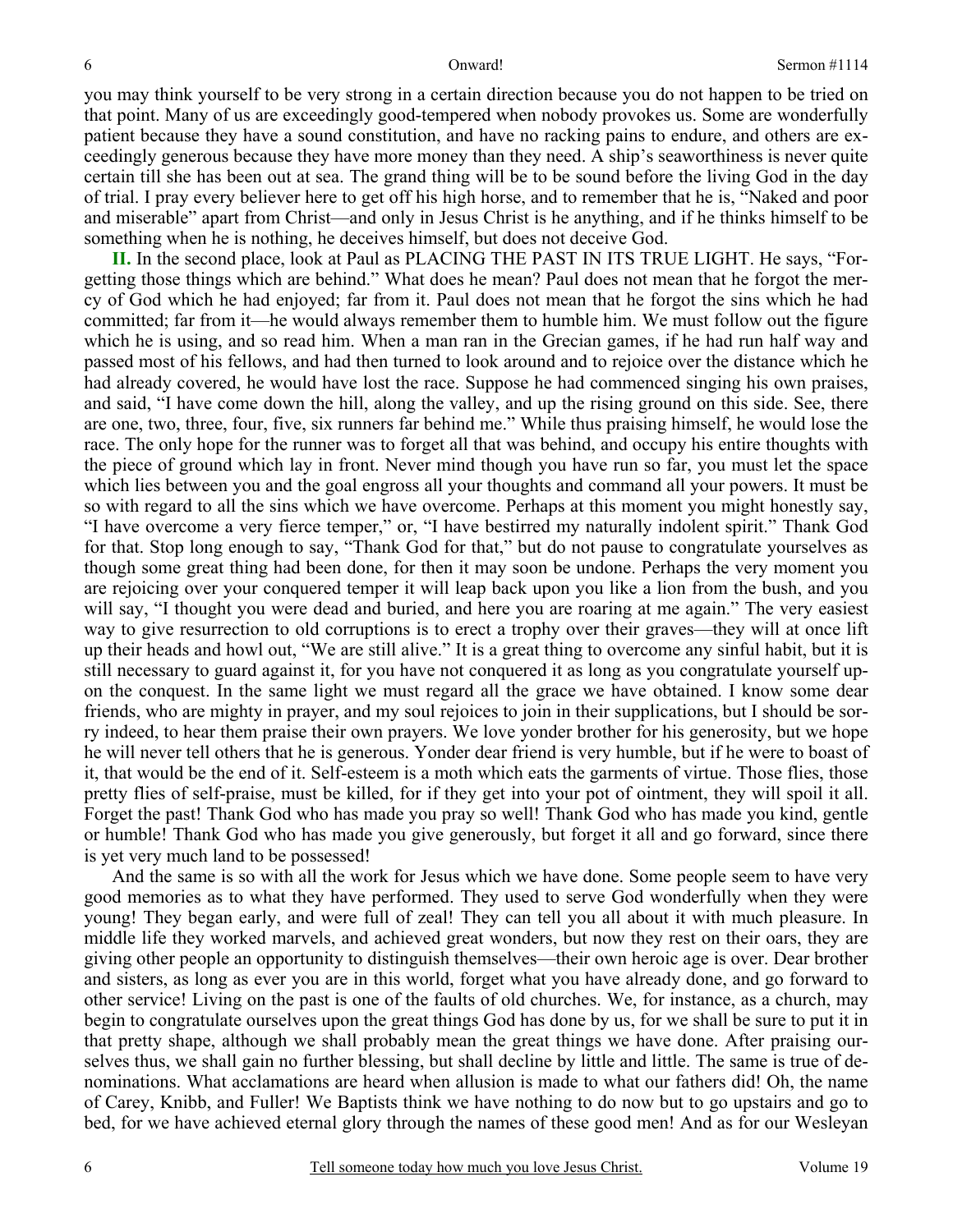7

friends, how apt they are to harp upon Wesley, Fletcher, Nelson, and other great men! Thank God for them. They were grand men. But the right thing is to forget the past, and pray for another set of men to carry on the work. We should never be content, but, "On, on, on," should be our cry! When they asked Napoleon why he continually made wars, he said, "I am the child of war. Conquest has made me what I am, and conquest must maintain me." The Christian church is the child of spiritual war. She only lives as she fights and rides forth conquering and to conquer. God deliver us from the self-congratulatory spirit, however it may come, and make us long and pine after something better!

**III.** And now the third point. Paul, having put the present and past into their right places, goes on to the future, ASPIRING EAGERLY TO MAKE IT GLORIOUS, for he says, "reaching forth unto those things which are before." Does he not here give us the picture of a runner? He reaches forth. The man, as he runs, throws himself forward, almost out of the perpendicular. His eyes are already at the goal. His hands are far in advance of his feet. His whole body is leaning forward: he runs as though he would project himself to the end of the journey before his legs can carry him there. That is how the Christian should be; always throwing himself forward after something more than he has yet reached, not satisfied with the rate at which he advances, his soul always going at twenty times the pace of the flesh. John Bunyan gives us a little parable of the man on horseback. He is bid by his master to ride in a hurry to fetch the physician. But the horse is a sorry jade. "Well," says Bunyan, "if his master sees that the man on the horse's back is whipping and spurring, and pulling the bridle, and struggling with all his might, he judges that the man would go if he could." That is how the Christian should always be, not only as devout, earnest, and useful as he can be, but panting to be a great deal more so, spurring this old flesh, and striving against this laggard spirit, if perhaps he can do more. Brethren, we ought to be reaching forward to be like Jesus. Never may we say, "I am like so-and-so, and that is enough." Am I like Jesus? Perfectly like Jesus? If not, away, away, away from everything I am or have been; I cannot rest until I am like my Lord. The aim of the Christian is to be perfect: if he seeks to be anything less than perfect, he aims at an objective lower than that which God has placed before him. To master every sin, and to have and possess, and exhibit every virtue—this is the Christian's ambition. He who would be a great artist must not follow low models. The artist must have a perfect model to copy, if he does not reach to it, he will reach far further than if he had an inferior model to work by. When a man once realizes his own ideal, it is all over with him. A great painter once had finished a picture, and he said to his wife with tears in his eyes, "It is all over with me; I shall never paint again, I am a ruined man." She inquired, "Why?" "Because," he said, "that painting contents and satisfies me. It realizes my idea of what painting ought to be, and therefore I am sure my power is gone, for that power lies in having ideals which I cannot reach, something yet beyond me which I am striving after." May none of us ever say, "I have reached my ideal, now I am what I ought to be, there is nothing beyond me." Perfection, brethren, absolute perfection—may God help us to strive after it! That is the model, "Be you perfect, even as your Father which is in heaven is perfect." "Shall we ever reach it?" asks one. Thousands and millions have reached it—there they are before the throne of God—their robes are washed and made white in the blood of the Lamb. And we shall possess the same; only let us be struggling after it by God's good help. Let every believer be striving, that in the details of common life, in every thought, in every word, in every action, he may glorify God. This ought to be our objective—if we do not reach it, it is that which we must press for—that from morning light to evening shade we shall live unto God. Whether we eat or drink, or whatever we do, we should do all in the name of the Lord Jesus. This is what we are to seek after, praying always in the Holy Spirit to be wholly sanctified, spirit, soul, and body. "It is a wonderfully high standard," says one. Would you like me to lower it, brother? I should be very sorry to have it lowered for myself. If the highest degree of holiness were denied to any one of us, it would be a heavy calamity. Is it not the joy of a Christian to be perfectly like his Lord? Who would wish to stop short of it? To be obliged to live forever under the power of even the least sin would be a horrible thing! No, we never can be content short of perfection. We will reach forward towards that which is before.

**IV.** And now the apostle is our model, in the fourth place, because he PUTS FORTH ALL HIS EX-ERTIONS TO REACH THAT WHICH HE DESIRES. He says, "This one thing I do," as if he had given up all else, and addicted himself to one sole objective—to aim to be like Jesus Christ. There were